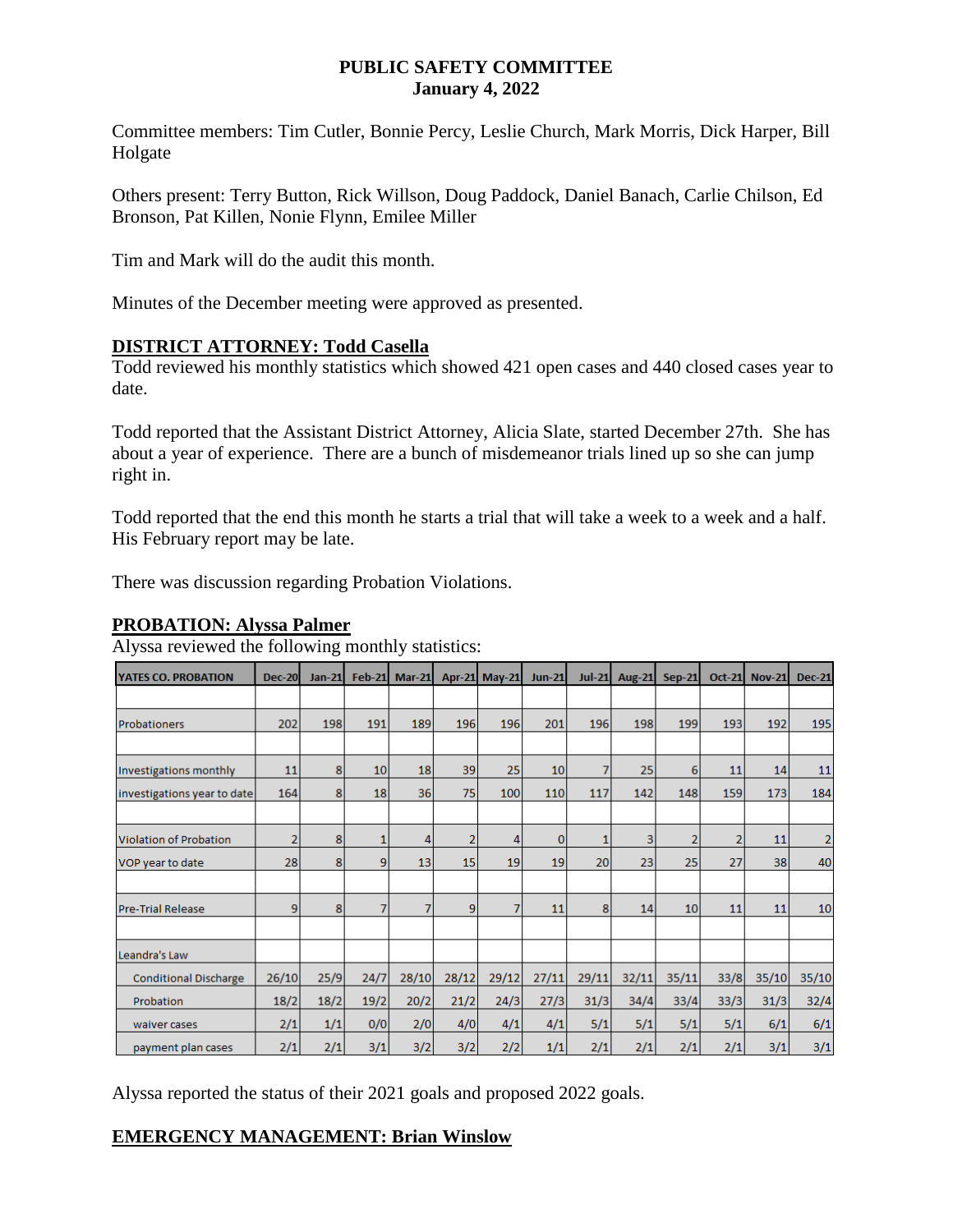Brian reported that there will be a Tier 3: Emergency Management Certification and Training on February 10 at 6 p.m. and it will be in the Yates County Auditorium, in person.

Brian reported that he attended 2 County Meetings, a Lake District Schuyler County Meeting, and the Safety Committee Meeting.

Brian reported that they are setting up 2022 training with OFPC and that he attended Tier 2 training required by NYS.

Brian reported that they continue to meet about the radio project, there were 2 NYSEMA board meetings, there was a conference call on the Shared facility project, setting up Tier 3 training for Town County & Village Officials 2/10/22 at 6:00 p.m., they received NYS Masks and have worked with the Public Health Director to come up with mask distribution plan & submitted it to the State.

Brian reviewed the Emergency Responses he attended, highlighting the Gas Line leak on Main Street and several accidents.

Brian reported that they are planning for winter and spring classes and trainings. They have submitted Course Sponsorship Renewal Form for EMS classes and submitted 2 CME Recertification's to NYS BEMS. Brian reported that they are working on getting new CPR Instructors audited.

There was discussion regarding the accident of the Tractor Trailer going over the embankment on 14A and the use of a different Towing Company than the County has agreed to use.

Brian reported the status of their 2021 goals and proposed 2022 goals.

The Committee recommended that Brian add Working on Recruit & Retention to his 2022 Goals.

## **SHERIFF: Ron Spike**

Ron reviewed the following vacancy review forms, where applicable, and resolutions that would be needed. After discussion the Committee approved.

- Authorize Sheriff to Fill Jail Cook Manager Position
- Authorize Sheriff to Create and Fill Deputy Sheriff Lieutenant Position
- Designate Special Security Duties
- Award Communication Project Bid Contracts for Equipment Shelters and Steel Lattice Towers

Ron reviewed the monthly agency statistics for November 2021. Highlights follow.

| Accidents/Crashes-Car/Deer: 73          | Accidents/Crashes-Property Damage: 34                                        |                   |  |  |  |  |
|-----------------------------------------|------------------------------------------------------------------------------|-------------------|--|--|--|--|
| Animal Related Issues: 60               | Domestic Violence: 31                                                        |                   |  |  |  |  |
| Fraud/Bad Check/Welfare: 22             | Jail Related: 98                                                             | Larceny: 14       |  |  |  |  |
| Property Lost/Found: 21                 | Vehicle & Traffic Tickets issued: 67                                         |                   |  |  |  |  |
| Sex Offenders in County: 97             | <b>Pistol Permits Processed: 25</b>                                          | FOIL Requests: 66 |  |  |  |  |
| <b>Total Legal Papers Served: 74</b>    | Monies Collected: \$58,034                                                   |                   |  |  |  |  |
| Complaints Investigated: 28             | Male Prisoners Admitted: 15                                                  |                   |  |  |  |  |
|                                         | Central Arraignment Court Appearances (YCPSB): 14 Transports local, etc.: 36 |                   |  |  |  |  |
| <b>Transports to Federal Courts: 24</b> | Visitors to the Court House: 993                                             | EMS Total: 303    |  |  |  |  |
| Fire Department Total: 123              | Wireline Inbound Calls: 5,228                                                |                   |  |  |  |  |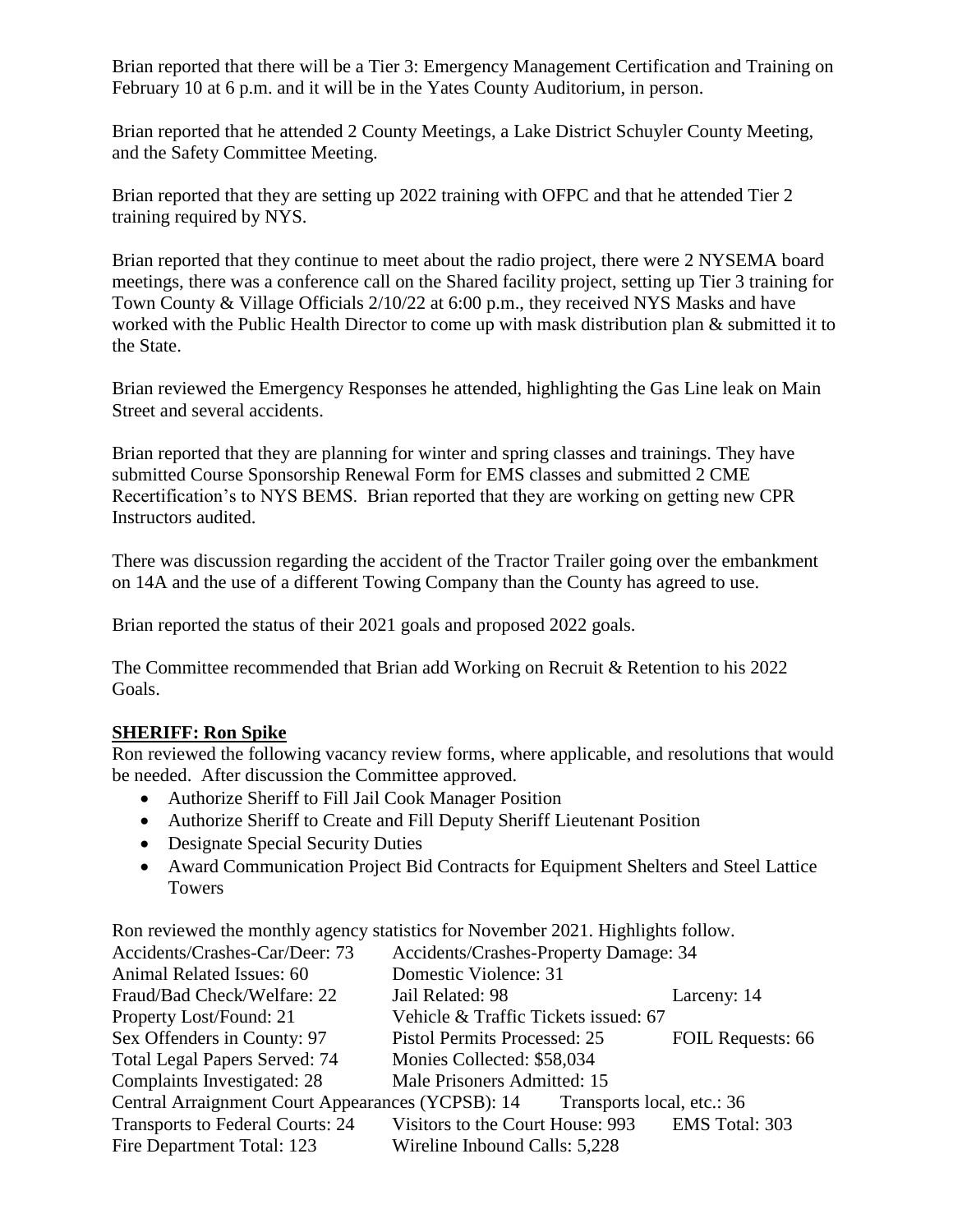Wireless Inbound Calls: 1,722

There was discussion regarding some of the reported statistics.

Ron reported the status of his 2021 Goals and presented his 2022 Goals.

Ron reviewed the Jail Population report, there are 12 Federal, 24 Yates County, total of 28 males and 8 females for a total of 36. The youngest in Jail is age 19 and the oldest is age 64.

Ron reported that the Dormitory is closed, but he thinks they may have to open one up due to COVID-19. They have opened one on and off throughout the Pandemic.

Ron reported that there is one Yates County inmate out to the Albany County Jail.

Ron noted that New York State Commission of Corrections has designated the Yates County Jail as a 60-bed jail from previous 65. They removed 2 beds from the Trusty dorm and are now down to 4 beds and they removed 3 beds from Basement dorm and are now down to 16.

Ron reviewed the Revenue/Board Cost & Overtime Report. As of November 30th, they are over the targeted revenue of \$325,000 by \$63,098.94.

Ron reported that they have to file a report stating how many times they have put handcuffs on a female.

Ron reported that there was a Fatal MVA on Phelps Road and that they are waiting for a toxicology report. There was also a death by gunshot in Dundee that they are still investigating. Another accident where a vehicle struck a tree and then burst into flames is making it difficult to identify the body. Ron reported that they also made an arson arrest with good police work. Before Police even got to the scene of the accident where the Tractor Trailer went over the embankment on 14A the driver had already called a tow truck company.

Ron provided project updates regarding the Communications Project.

Ron recommends that a Communications Mechanics building be added to the Communications Project. The building would be located at the Sherman site land instead of Benton Center. He also recommends the upgrade of the Zetron CAD radio consoles at 911 dispatch, etc. to Max versions.

## **COUNTY ADMINISTRATOR: Nonie Flynn**

Nonie reviewed the Project Status Report as it relates to Public Safety.

## **Doug Paddock:**

Doug reported that the County's environmental attorney (Bob Tyson) will be working with C & S Engineers and County personnel to file the necessary documents relative to the negative declaration stated in Resolution #491-21.

- Geotechnical surveys are being scheduled for Angus and Sherman Hill.
- Structural analyses for remaining locations and frequency (interference) analysis for Ovid site in process.
- $\bullet$  Bids for towers, shelter and generator received 12/21/21. C & S Engineers are reviewing and may have a recommendation available for the committee meeting.
- Responses to RFP for microwave and radio are due  $1/21/22$ .